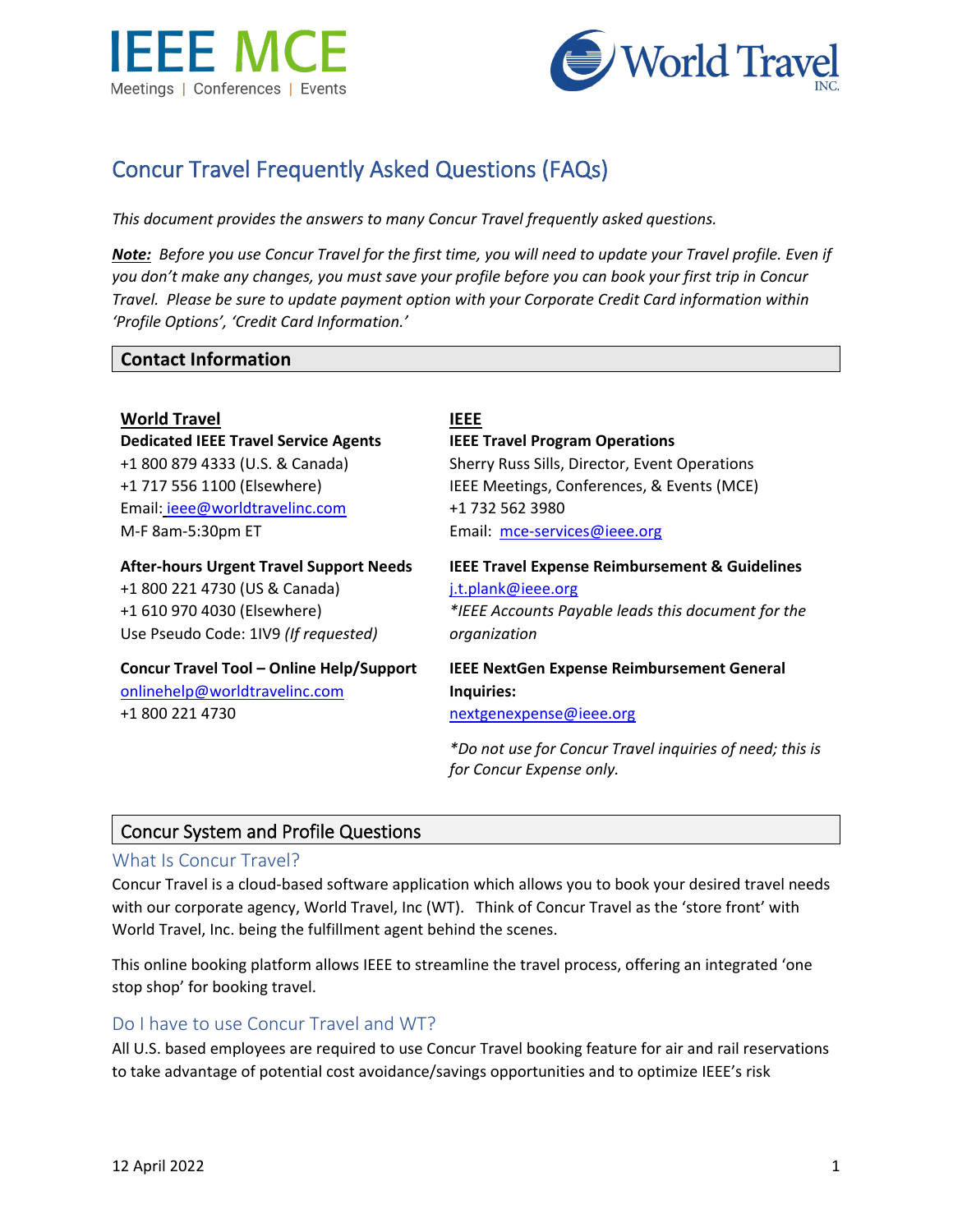



management activities. Alternatively, you have the option to call World Travel, Inc. directly to book your reservation with an agent.

## How do I sign in to Concur Travel?

To log into Concur, all Staff members should go to [inside.ieee.org,](http://inside.ieee.org/) from the quick links dropdown, choose NextGen Expense Reimbursement (Concur) & Travel, the system will automatically log you into Concur via Single Sign On functionality.

## What should I do the first time I log into Concur Travel?

The first time you log into Concur, you must update and save your profile before you first attempt to book a trip in Concur Travel. While updating your profile, please be sure to verify your email address and add your mobile device for safety messaging.

#### Will I be able to store frequent flyer or other loyalty program information?

Yes, this is done in the online profile within Concur Travel under the Frequent Travelers Program.

## I have existing airline credits with my preferred carrier due to cancelled trips booked prior to the new IEEE Employee Travel Program. What should I do so that I stay within the new requirements?

Since your travel credit was against an originally issued ticket booked directly with the airline carrier prior to the new policy effective date, it is recommended you complete the use of this travel credit with the airline directly. There is no ability to enter this travel credit into Concur Travel to use for a future booking within the new policy.

When submitting your expense report, please be sure to indicate in the justification the booking is outside of staff policy due to the need to use the travel credit prior to policy effective date.

## Who do I contact for Concur Travel online support?

If you have any issues related to the performance of Concur Travel, please reach out directly to World Travel's Concur Online Help Support Desk. DO NOT contact IEEE's Concur Expense team since they do not have administrative permissions to Concur Travel for troubleshooting your issue.

## How to Optimize a Flight Search/Booking

#### What is the most efficient way to find the best schedule and price?

The system is setup to default the results to "search by price." If you cannot find the flight you are looking for you can search by schedule which allows you to build your own itinerary. Under Trip Search, simply choose the appropriate drop-down before selecting 'Search.'

Search by Price displays flight options Concur Travel suggests you take based on lowest cost and availability and may not show you all options or schedules.

Within Concur, Morning is equal to 9:00 a.m., Afternoon is 3:00 p.m. and Evening is 9:00 p.m. These are the default settings of Concur's software application and WT has no ability to change this.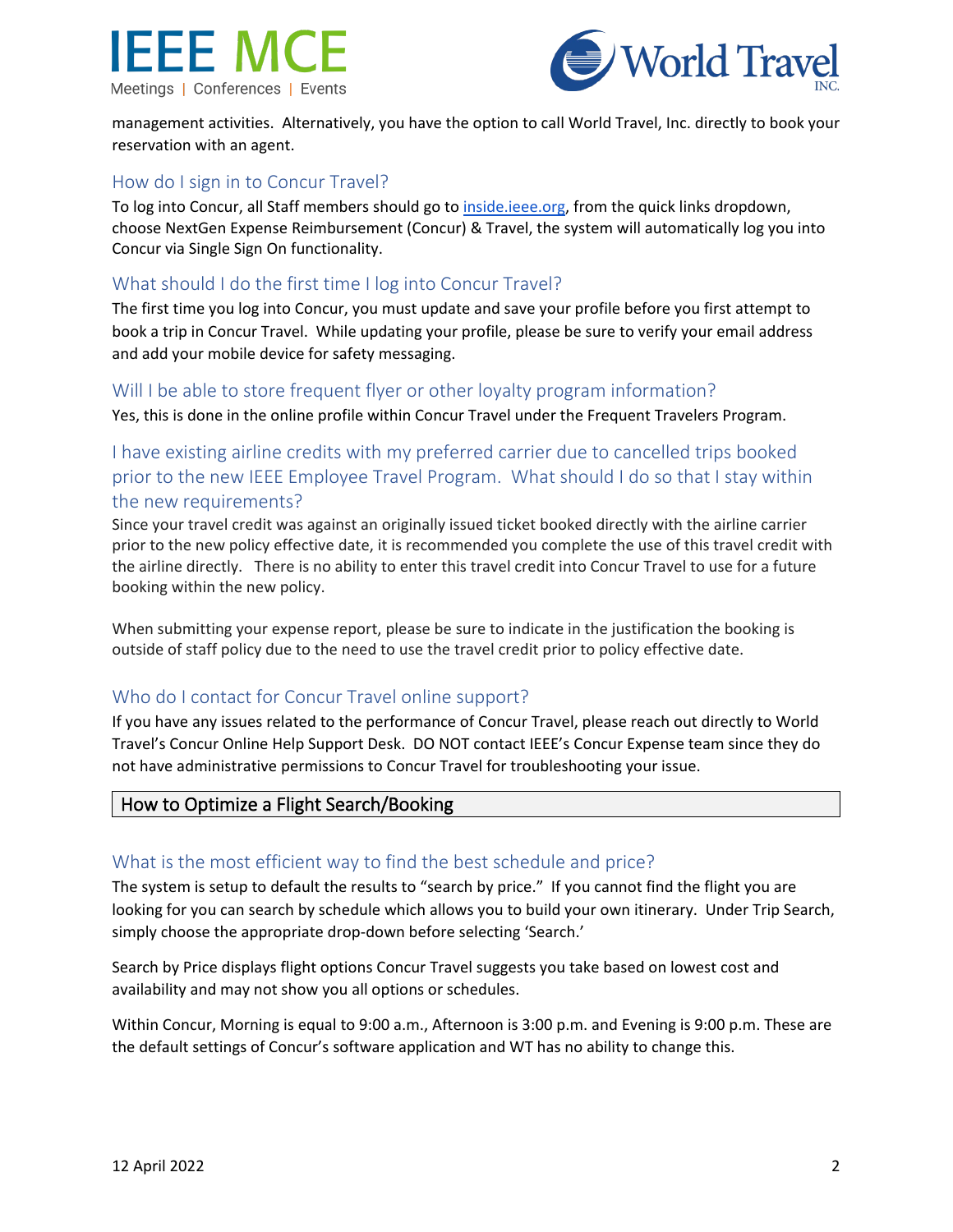



## I have seen a lower fare somewhere else, why can't I see it in Concur Travel?

There may be various reasons why the lowest fare is not showing. Check your settings in Air Search on the Flight page. The most common reason for not obtaining desired flights is due to the +/- hour search window. If you find a flight that either does not appear in Concur or is pricing at a fare differential despite being the exact same flight number, date of travel, and booking class, please contact World Travel's Concur Online Help/Support desk to report the issue for expedited resolution.

## How do I select my seat?

The airlines provide up to the minute seat maps via Concur Travel. You can view available seats prior to reserving your flight by clicking on the seat map icon on the right of the Air availability screen. Up to this point in the reservation process, your frequent flyer numbers have not been submitted to the airline, so your status has not been accounted for.

- Once you have confirmed your flight, Concur Travel will confirm your seat based on your preference in your profile.
- If you would like to select your own seat, wait until you get to the Travel Details page and click on the Change Seat button. This will show you all available seats.
- All seats displaying a 'Star' require payment

Those with the applicable airline level of status will be able to book "preferred seats" typically held by the airline. Simply click on the desired seat and click Save to select your seat.

SAP Concur will only permit users with elevated frequent traveler status who have access to book the seats without paying an additional fee. If the users have to pay an additional fee, they will not be able to select that seat in SAP Concur. If a user is assigned to a premium seat but does not qualify for a premium seat, the seat will be cancelled, and the reservation (PNR) will be created without the seat assignment. The user will see a message on the itinerary: "We were unable to confirm a seat assignment. Click on the "Selected Seat" to view the seat map and manually select your seat."

SAP Concur does not support paid seating for GDS bookings.

## What are Basic Economy Flights in Concur Travel?

Basic Economy tickets are "use it or lose it" tickets. If you need to change your flight for any reason, you forfeit your ticket and must purchase a new one. No changes are allowed and many times they do not include carry-on bags. Additionally, if a flight is oversold, Basic Economy seats are the first to be bumped from the flight, which requires you to purchase a new ticket. We strongly recommend NOT selecting a Basic Economy ticket for business travel.

## Does Concur issue my airline ticket?

No, Concur only creates the reservation. WT processes the ticket/invoice to ensure all information is captured for company purposes and quality controls the trip for accuracy.

## How will I know when/if my ticket has been issued?

You will receive an email directly from WT which will signify your trip has been invoiced/ticketed. Keep this information as it contains important information you may need prior to or during travel as well as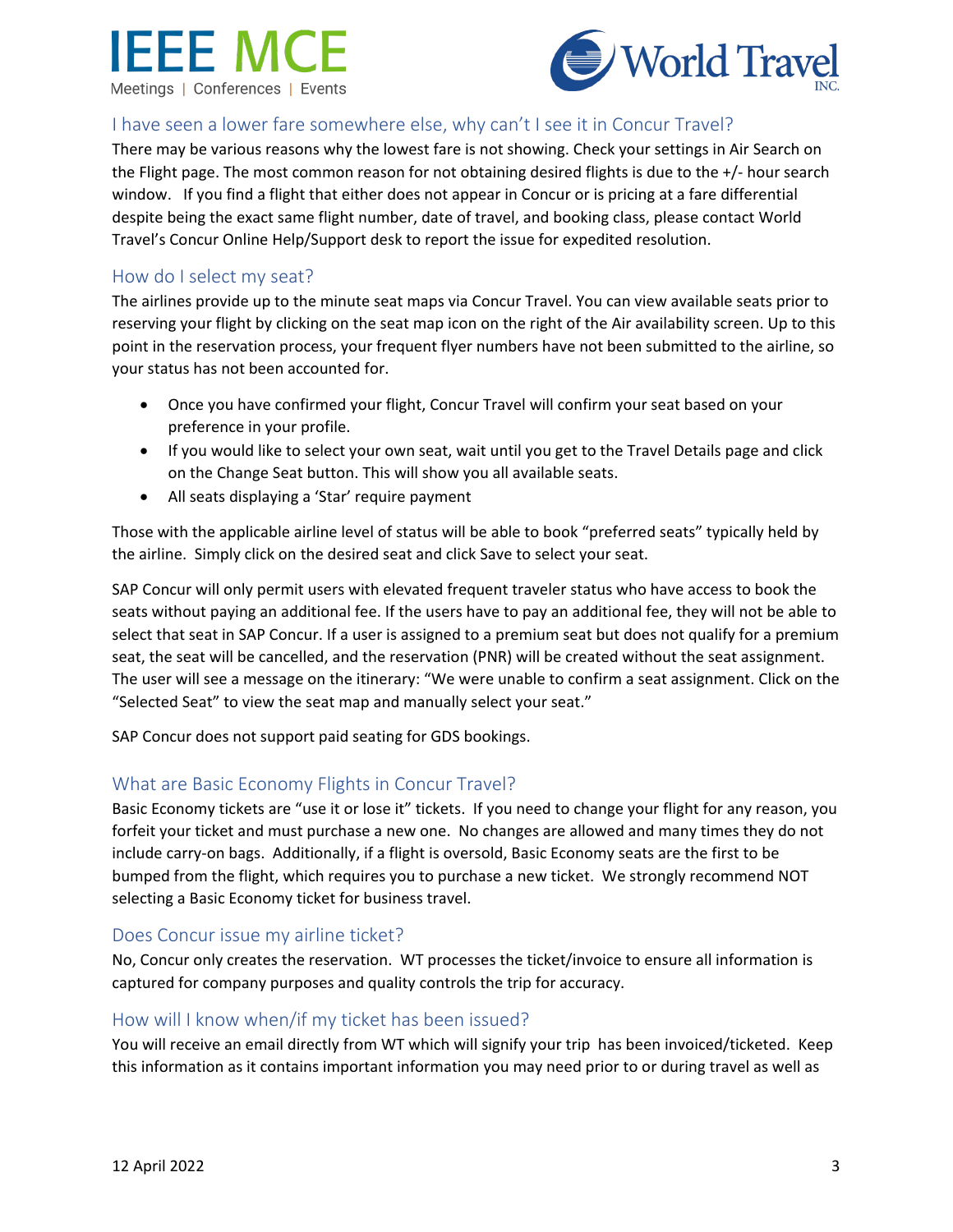



for your expense report. You will also see in your Trip Library in Concur, the status changed from Confirmed to Ticketed.

## How long will it take for my ticket to be processed?

Generally, ticket processing only takes a matter of minutes.

## How can I view the itinerary for flights I have already booked?

On the Concur page, review the Upcoming Trips section. For more detailed information, click the appropriate trip name in the Trip Name/Description column and then click View Itinerary.

## When do I receive my confirmed itinerary?

Concur Travel will send your itinerary to you immediately after you confirm the trip. World Travel will email your final itinerary once it is ticketed. In addition, you can view your itinerary from in the Upcoming Trips section on the My Concur or Travel pages.

#### Miscellaneous Questions

## How are unused tickets tracked? How are they used?

Within Concur Travel, you should see any unused tickets in the Alerts section at the top of the main Concur Travel home page. Additionally, you should see them in your profile as well as in the air search results matrix. Is you have an unused ticket, on the Trip Booking Information page there is a dropdown to indicate that you wish to use your unused ticket credit. This will alert WT to apply your credit.

Remember, unused ticket credits are airline specific and can only be applied against purchases for the same airline.

## What is IEEE's travel guidelines/policy related to Travel Expense Reimbursement?

Please refer t[o IEEE's Travel and Expense Reimbursement Guidelines document](https://17ieee.sharepoint.com/sites/FinanceAndAdministration/SitePages/Accounts-Payable.aspx) for details related to this topic. This document is under the direction of IEEE's Finance & Administration organization.

#### How should travel for guests be handled?

Currently, only IEEE employees and volunteers are permitted to book through the online tool for their travel needs. Should you be traveling with a companion and wish to have the individual(s) on the same itinerary, you may take one of the following actions:

#### **Option 1**

- 1. Book and confirm your employee ticket via Concur/World Travel
- 2. Call World Travel, Inc. directly to book your companion's reservation and ask the agent to add your companion's booking to your confirmed travel itinerary under the same PNR.

#### **Option 2**

1. Book your companion's reservation by calling the airline directly or via your preferred airline's online booking tool.